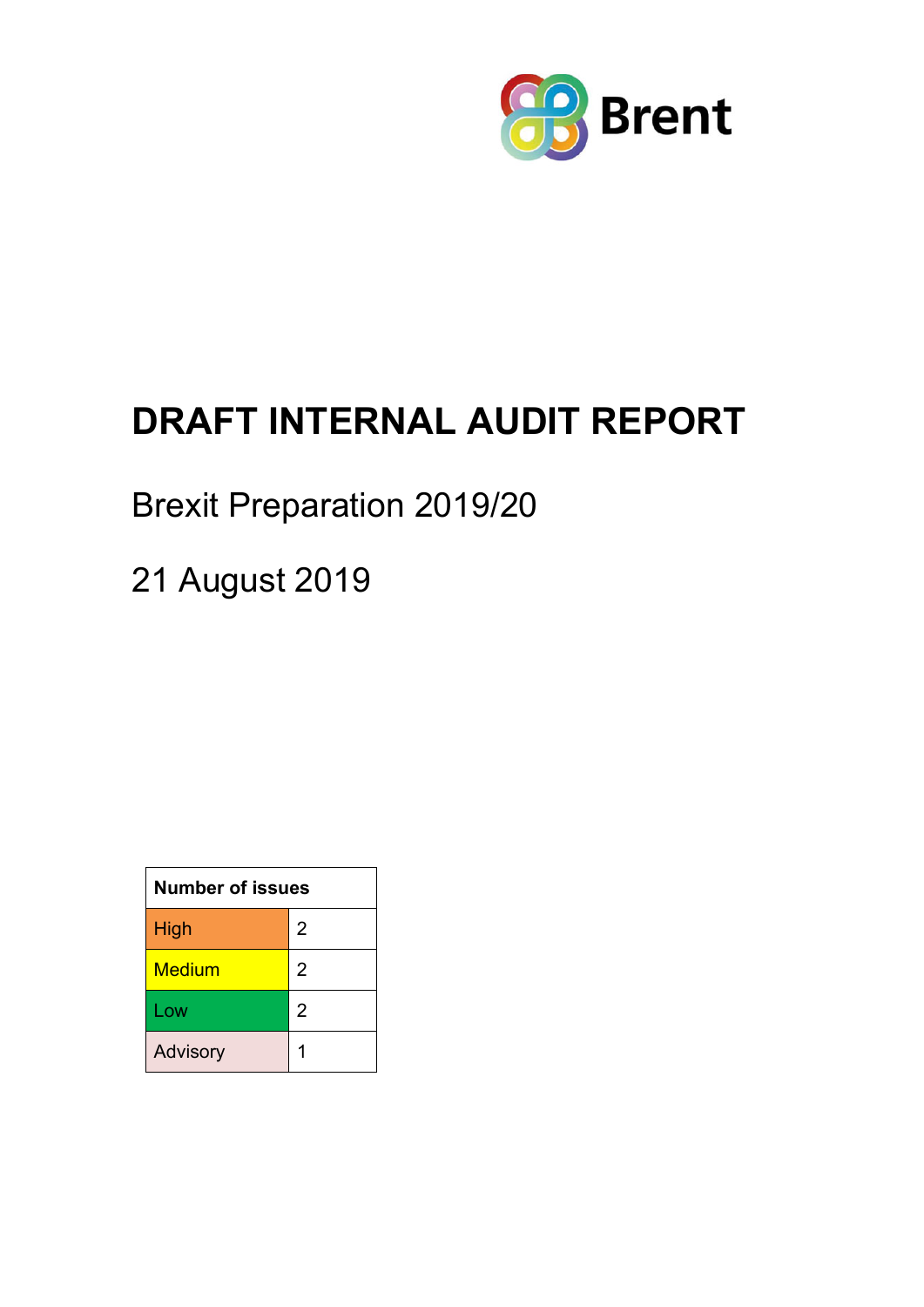## **CONTENTS**

## **Audit information**

| <b>Fieldwork started</b> | 9 July 2019                                |
|--------------------------|--------------------------------------------|
| Fieldwork completed      | 17 July 2019                               |
| Draft report issued      | 14 August 2019                             |
| <b>Auditors</b>          | <b>Phil Brown</b><br><b>Rhys Hutchings</b> |
| Audit Manager            | Amy Hall                                   |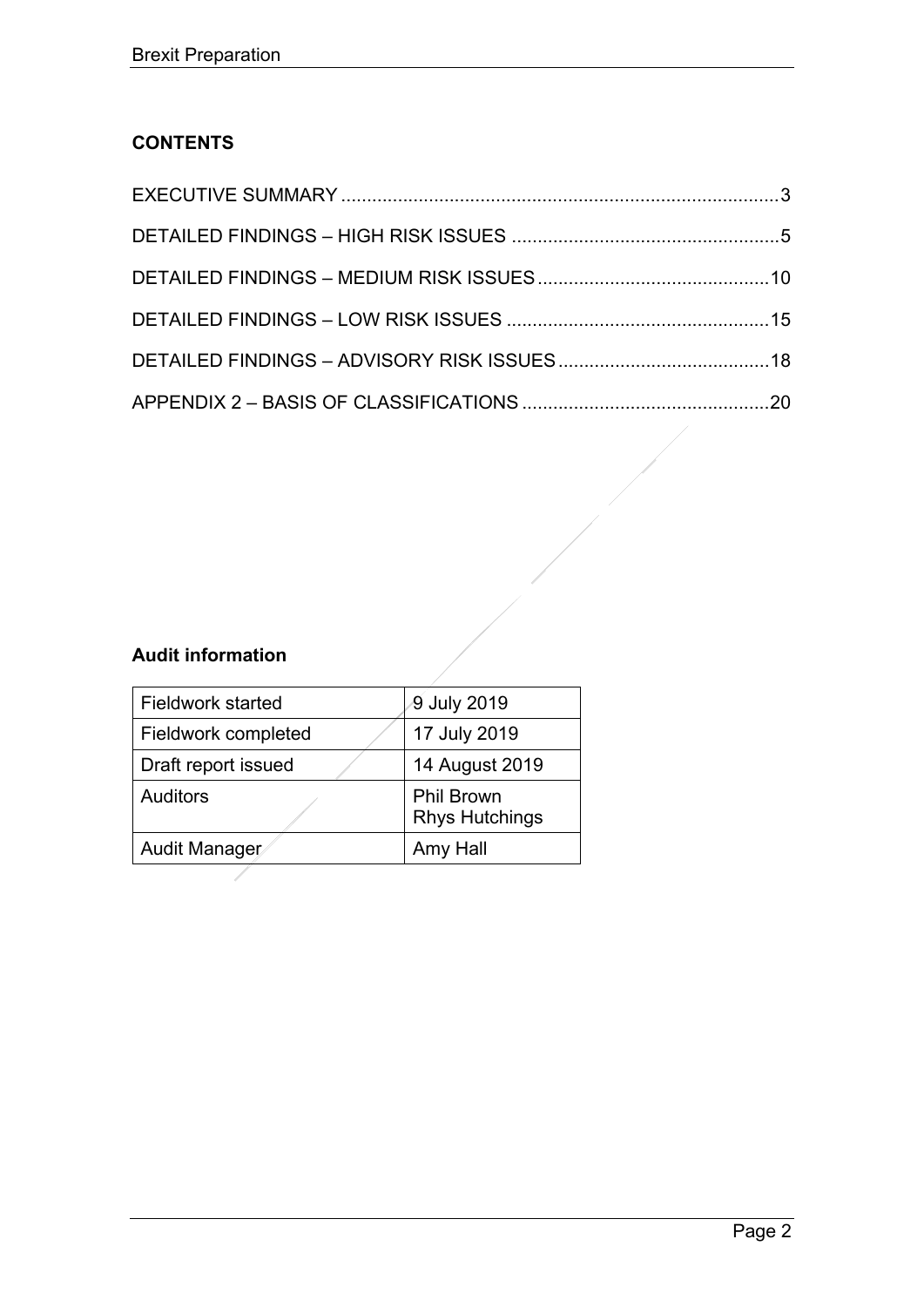## <span id="page-2-0"></span>**EXECUTIVE SUMMARY**

This review was undertaken as part of the 2019/20 Audit Plan as agreed by the Council's Audit Committee on 20 March, 2019. This plan was developed following an assessment of the main risks facing the Council.

#### **Introduction and background**

The UK was due to leave the European Union (EU) on 29 March 2019 two years after initiating the leaving process through triggering Article 50. Without UK parliamentary approval of the negotiated Withdrawal Agreement, the UK would have left the EU without a transitional deal on 29 March, resulting in significant disruption impacting on Brent Council (the Council) and its citizens.

The Council undertook a Brexit Risk Assessment finalised in February 2019 which identified material Brexit risks to the Council, their impact and probability, opportunities and mitigating actions. The Council's objective was to ensure service continuity and minimise the impact on residents via the design and implementation of controls and processes to mitigate the risks associated with Brexit.

Brexit governance was formalised in February 2019 with the establishment of a Brexit Coordination Group which first met on 14 February 2019, consisting of senior Council stakeholders with responsibility for its Brexit response. The Group met weekly for most of the period up until 8 April 2019 when an extension of Article 50 was agreed until 31 October 2019. At this point the Council's Brexit response was suspended, although some activities have continued such as EU Settlement Scheme outreach.

At the time of this review in mid-July, no deal is the legal default on 31 October unless a deal is agreed or there is a further extension. The Council intends to resume Brexit no deal preparations in late July/early August.

The framework for this review was a Brexit risk diagnostic methodology adapted for local government. Fieldwork consisted of interviews with the Council's Brexit coordinator and Brexit lead and the other members of the Brexit Coordination Group (see Scope and Approach). As a value-added (and not a formal output), the review team has provided an outline action plan to support the next phase of the Council's Brexit response.

#### **Objective**

The objective of this audit was to provide assurance over the effectiveness and robustness of the Council's current Brexit plans. The audit assessed if there were any gaps in the Council's approach to Brexit preparation, whether risks identified had been under or over-played, the appropriateness and adequacy of any mitigations implemented and the overall governance of the Council's Brexit response.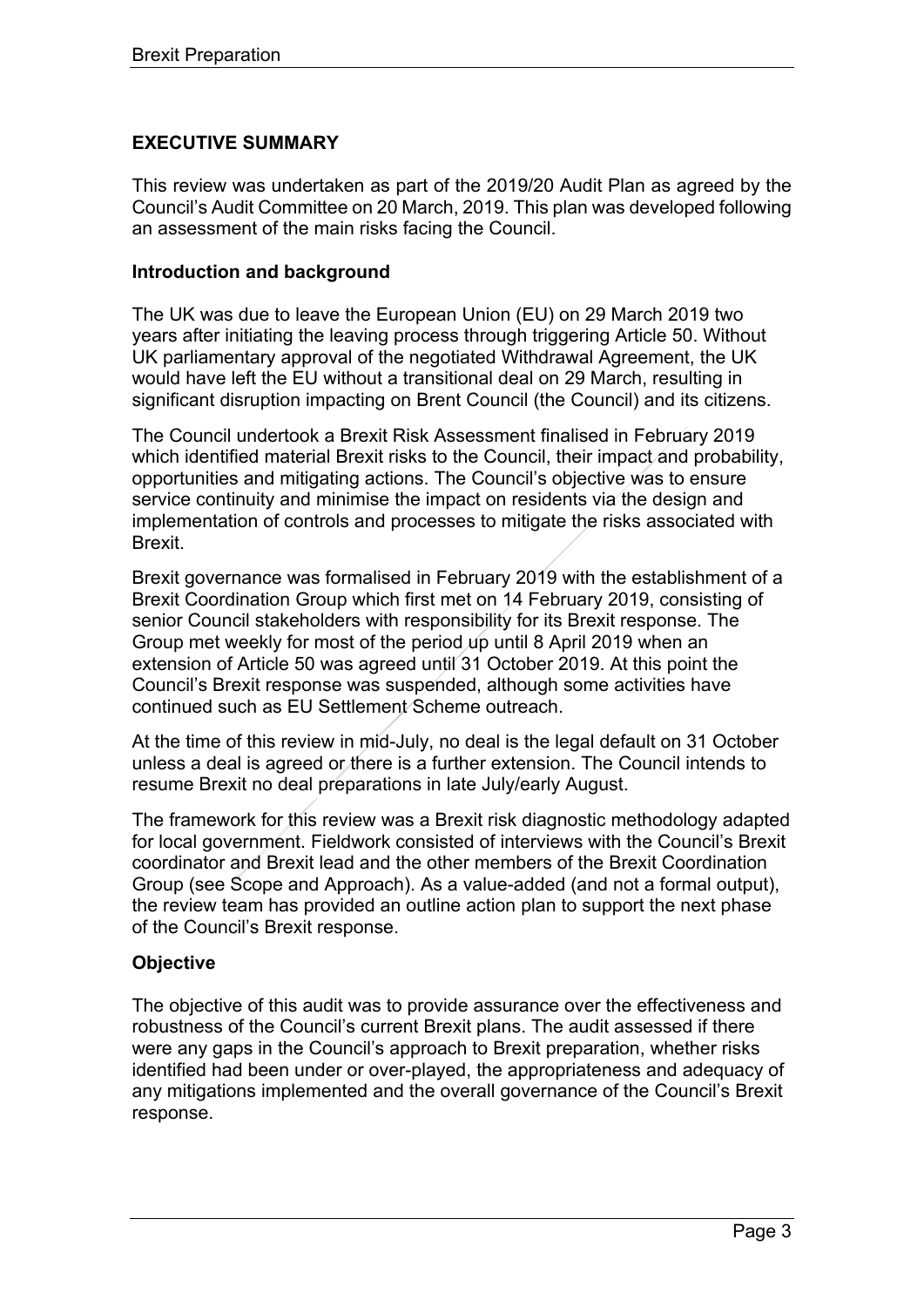#### **Scope**

The focus of this audit was to provide assurance on the key controls in place in relation to the sub-processes and control objectives:

- Governance and Mobilisation, and
- Brexit Impact Areas.

#### **Summary of findings**

The Council's analysis of Brexit risks in the event of no deal, as set out in the Brexit Risk Assessment, was good and no gaps in coverage were identified. Risks appear to have been appropriately assessed using value at stake and probability, although value is difficult to judge due to the uncertain impact of Brexit and because many of the risks are indirect; for example, the impact on suppliers or the nature of EU nationals' response.

Mitigations were relevant, although they were not always aligned to the identified risks. Actions had been taken against the vast majority of identified mitigations, although in most cases they were insufficiently SMART to assess the appropriateness of the response or to track implementation rigorously.

The Brexit Coordination Group had appropriate senior leadership and membership, with regular reporting to the Council Management Team (CMT) and Cabinet. Looking ahead to the remobilisation of the Council's no deal planning, it will be important to build on the strong analysis and membership of the Coordination Group by increasing project management rigour, focusing on the effective implementation of a prioritised set of mitigations.

We identified two high risk issues:

- Brexit governance and tracking and
- risk identification, assessment and alignment;

Two medium risk issues relating to the specific Brexit impact areas of:

- EU workers and EU Settlement Scheme and
- supplier risk;

Two low risk issues:

- modelling implications for budgets and business plan and
- Brexit continuity and wider emergency response;

One advisory issue of targeted external communications.

#### **Follow up**

Agreed management actions will be followed up to ensure the actions have been implemented and are operating effectively. We would like to thank all those who were involved in and contributed to this audit.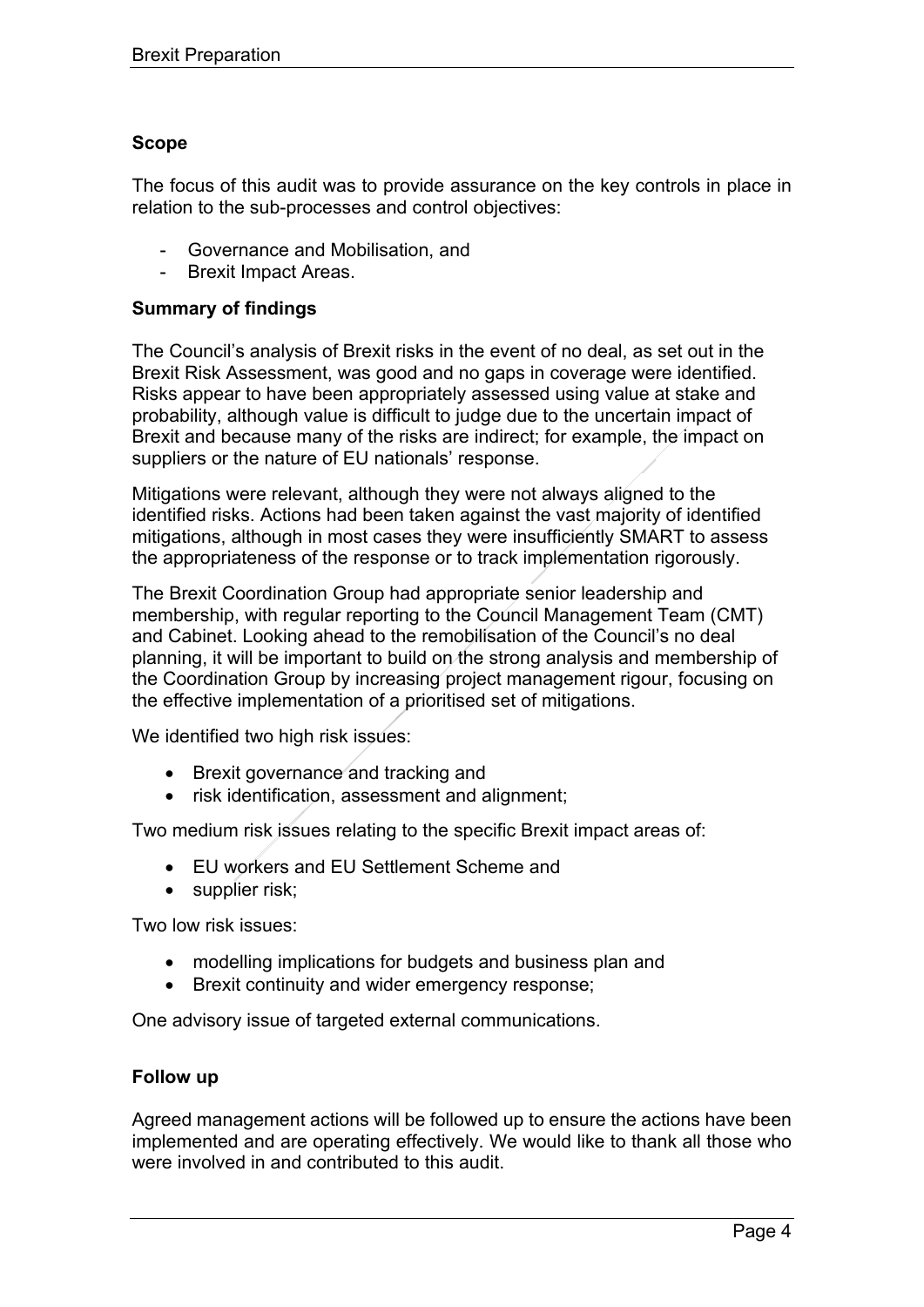## <span id="page-4-0"></span>**DETAILED FINDINGS – HIGH RISK ISSUES**

#### **1. Brexit governance and tracking**

#### **Context and good practice:**

The quality of the analysis in the Risk Assessment was high. It was produced by the Core Team (Strategic Director Customer and Digital services and Senior Policy Officer) with input from area leads to co-create the assessment. There were varying levels of co-development and ownership, with mostly the highest impacted areas, such as Social Care and Children and Young People (CYP), demonstrating the strongest ownership of the analysis and actions.

Accountability for implementation was delegated. In some areas, such as CYP, responsibilities for reporting and implementation was embedded within divisional structures, but this was not universal.

The focus on no deal planning helped to focus attention on short-term contingency measures and was appropriate.

We identified the following steps in regards to Brexit Risk Assessment development and creation:

- The Council's first Brexit assessment went to the Equalities Committee in February 2017;
- An updated version to the CMT in June 2017, with subsequent reports to the CMT after that;
- The Council's Brexit response began to scale-up in late 2018/early 2019 as the London Resilience Forum intensified its response, including its communications on Brexit preparations and data requests. Prior to that, Brexit work had been led by individual areas and the Senior Policy Officer liaised with leads regularly;
- The full Brent Council Brexit Risk Assessment was completed in early/mid-February 2019, and was submitted to the CMT and the Council;
- The Council established a Brexit Coordination Group in February 2019 which met bi-weekly from 14 February 2019 until 8 April 2019. After this it was demobilised in light of Article 50 extended until the end of October 2019;
- The Brexit Coordination Group consists of senior staff (mostly director level) with responsibility covering all material Brexit impact areas;
- Brexit responsibilities were assigned at an appropriate level (seniority and function), with strong analytical, interpretive and coordination support from the Senior Policy Officer, and
- The Brexit Coordination Group consisted of the appropriate senior leaders and expanded over time as new risks were identified.

#### **Observation:**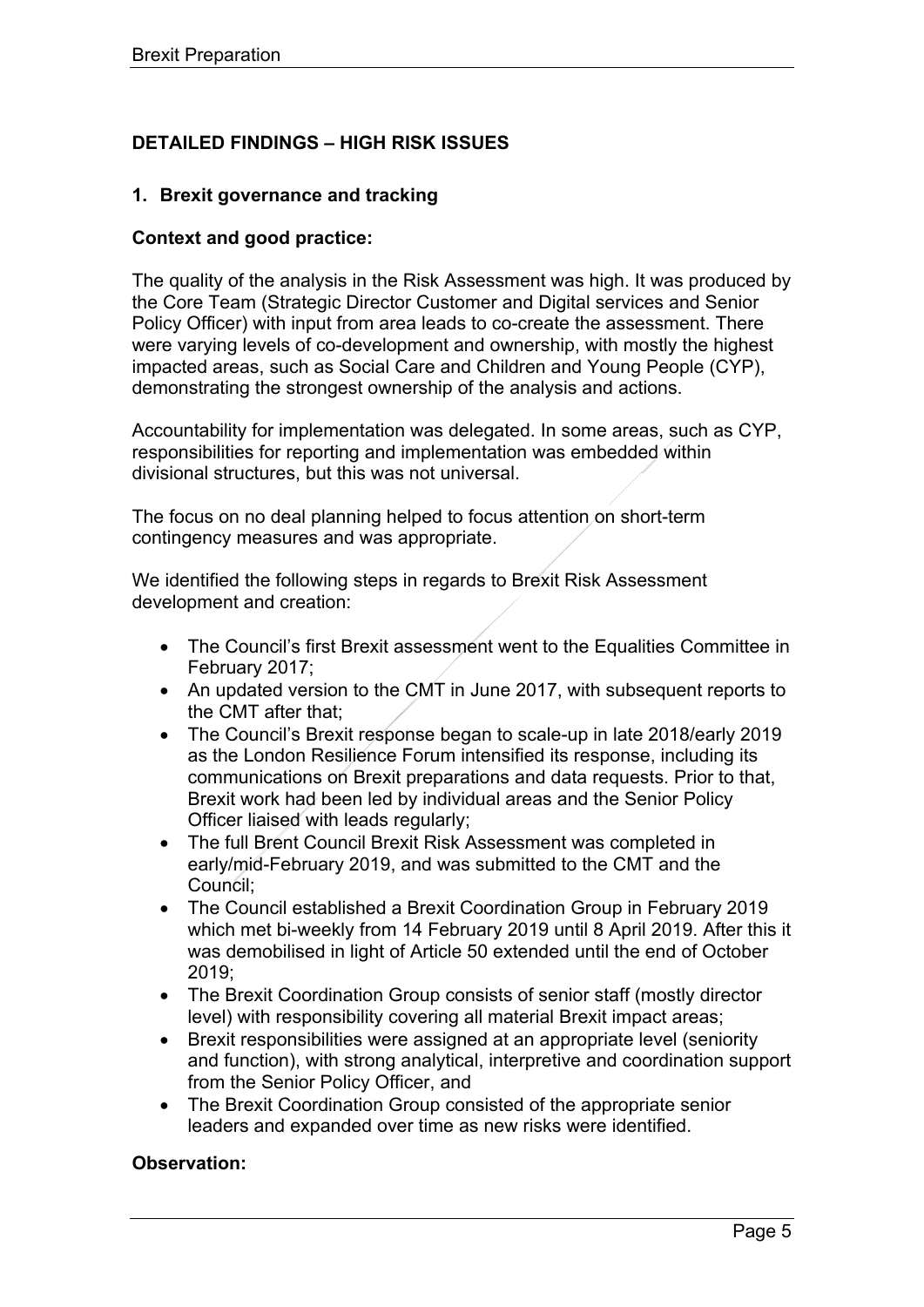Feedback from interviewees was positive about the value of the Brexit Coordination Group and governance, in particular, its role in sharing wider sources of information on Brexit and insights. Data requests from the London Resilience Forum focused on civil contingency metrics and were extensive and demanding. Interviewees reported that the Council provided the requested information to deadline, although it provided constructive comments on several occasions.

We noted that the core controls supporting the Brexit Coordination Group could be improved, for example:

- there were no formal agendas or records of the meetings, and
- the format for the Brexit Assessment and reporting requirements did not provide the controls needed to enable effective monitoring or tracking of the implementation of the identified mitigating actions (see also finding 2).

This could mean mitigations are not implemented as intended and the Council may have gaps in its no deal contingency planning.

The use of data could also be further strengthened. Data requests from the London Resilience Forum focused on civil contingency metrics and were extensive and demanding; interviewees reported that the Council provided the requested information to deadline but did not cite examples of the data, most of which was already being collected, as providing valuable insights to support their Brexit response. It can be anticipated that if no deal looks likely in the lead up to 31 October, activities and data requests will be at least as intensive as during the lead up to 31 March. It will be important that sufficient resources are in place at all levels.

As well as communicating with Coordination Group members, information and updates were also shared with a wider group. Interviewees suggested that this could be strengthened further in the future, including communications around the resumption of Brexit planning.

## **Next steps & recommendations:**

1. Increase the project management rigour of the Council's Brexit response and, already having a strong grasp of the risks (albeit they will not be static), increase the emphasis on implementation. It is recommended that it is structured around a robust internally-focused Brexit action plan that enable implementation of the Council's Brexit response to be tracked centrally to include risks, aligned mitigations with SMART indicators, risk owners, timing, status of implementation and interdependencies (the accompanying action plan provides an input into this). To make best use of the meetings, it is recommended that the action plan is updated in advance of meetings and risk owners continue to provide an update on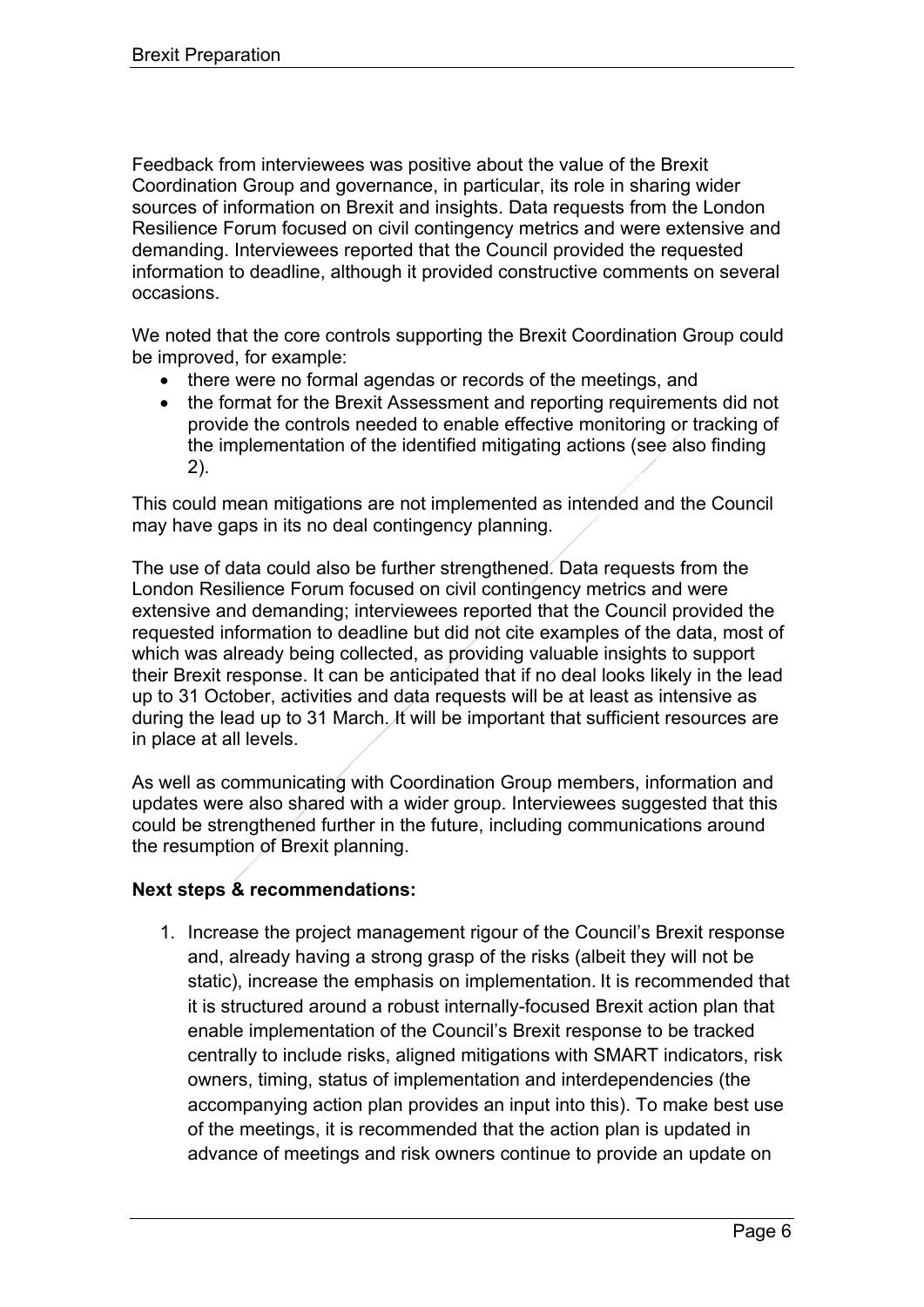their risks at the meeting, as well as any new emerging risks. Meetings should have a clear agenda circulated in advance and agreed actions should be recorded and reviewed.

- 2. Make sure sufficient resources are allocated to Brexit lead/coordination group and in directorates, and - if no deal looks probable in early-mid October - identify surge resources to support the Council's and potentially key partners' emergency response.
- 3. Continue to report regularly to CMT and the Cabinet and increase their oversight and involvement if no deal looks probable in early-mid October.
- 4. Review and formalise Brexit reporting, communications and accountabilities within directorates.
- 5. Communicate internally the resumption of Brexit planning, and provide regular updates to all staff as well as those working directly on Brexit.

| Agreed action                                                                                                           | Action<br>owner | Due date          |
|-------------------------------------------------------------------------------------------------------------------------|-----------------|-------------------|
| Create site on intranet and publish minutes from Brexit<br>Co-ordination group meetings and any other agreed<br>updates | Anne            | Sep<br>12<br>2019 |
| Update report to CMT (and then PCG)                                                                                     | Peter           | Sep<br>03<br>2019 |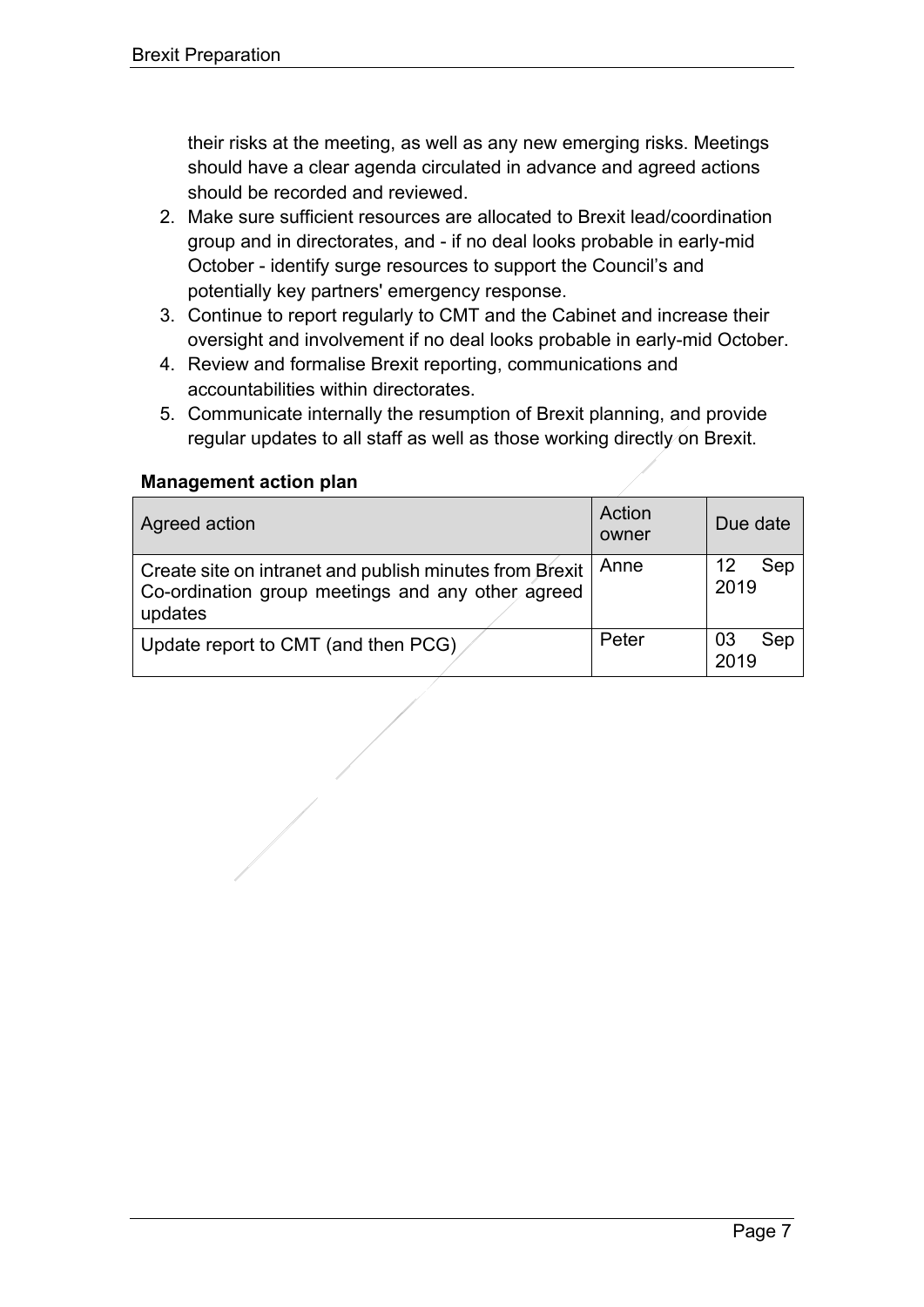## **2. Risk identification, assessment and alignment**

#### **Context and good practice:**

The Risk Assessment contains an assessment of Brexit risks by probability and impact, consistent with the Council's approach to risk management. These risks are described in the narrative section and opportunities and mitigating actions are identified.

Identified risks under each policy area were assessed for impact and probability, consistent with the Council's risk management approach. Given the nature of Brexit and the risks themselves, this is difficult to do. The approach helped to prioritise risks in a standardised way.

There are a large number of risks identified (78). Of these, there are risks with either very low probability (24 classified as either >1% or >10% chance of occurring) or impact (24 classified as either £100k or £200k financial impact), which could be managed at directorate-level and escalated appropriately.

#### **Observation:**

There is considerable uncertainty about how Brexit impacts and risks are continuing to evolve. However, based on our risk diagnostic approach and experience from other Councils, all material risks appear to have been considered. The following more detailed observations on risk identification, assessment and alignment were noted:

- The focus on 'no deal' can explain the limited focus on longer-term strategic and operational issues - for example the implications of Brexit on capital investment and revenues;
- There were also some inconsistencies in the assessment; for example: in Section 7: Community Engagement, 'Food Shortages' has been listed twice in the key threats and been given two different financial impacts, while 'Increase in Far Right Extremism' has been listed as a key risk, but it is not included in the graph within the assessment;
- Not all risks have mitigations in place and there is variable alignment between the risks and mitigating actions, resulting in the risk that not all areas have appropriate mitigations in place, and
- Few mitigations are SMART, which means that they lack the specificity needed to assess their appropriateness for controlling for Brexit risks or the completeness of their implementation.

#### **Next steps and recommendations:**

- 1. Rationalise and prioritise risks tracked and managed through the Brexit Coordination Group and manage lower level risks at directorate level.
- 2. Review mitigating actions to ensure they are aligned to risks and make them SMART.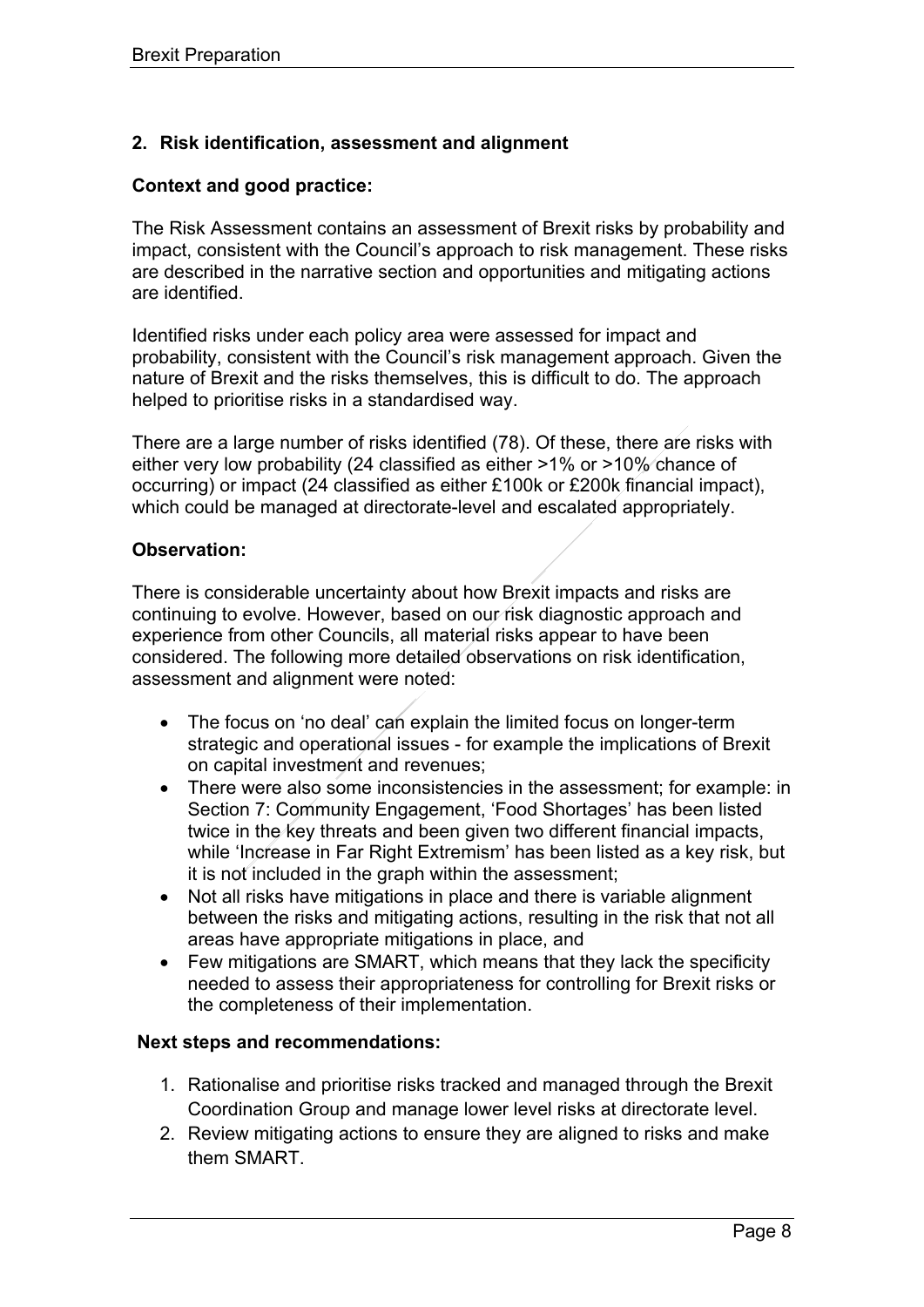3. Once Brexit outcome is clearer, consider longer-term impacts and the Council's response, building these into strategy, operations and the budget setting process.

| Agreed action                                                                                                                                                                                                         | Action<br>owner | Due date          |
|-----------------------------------------------------------------------------------------------------------------------------------------------------------------------------------------------------------------------|-----------------|-------------------|
| Continue to update risk assessment                                                                                                                                                                                    | Anne            | Ongoing           |
| Put together risks and actions in one document for $\vert$ All<br>monitoring purposes and assign actions to be<br>monitored by the Brexit Co-ordination Group and for<br>lower level risks, as directorate monitoring |                 | 29<br>Aug<br>2019 |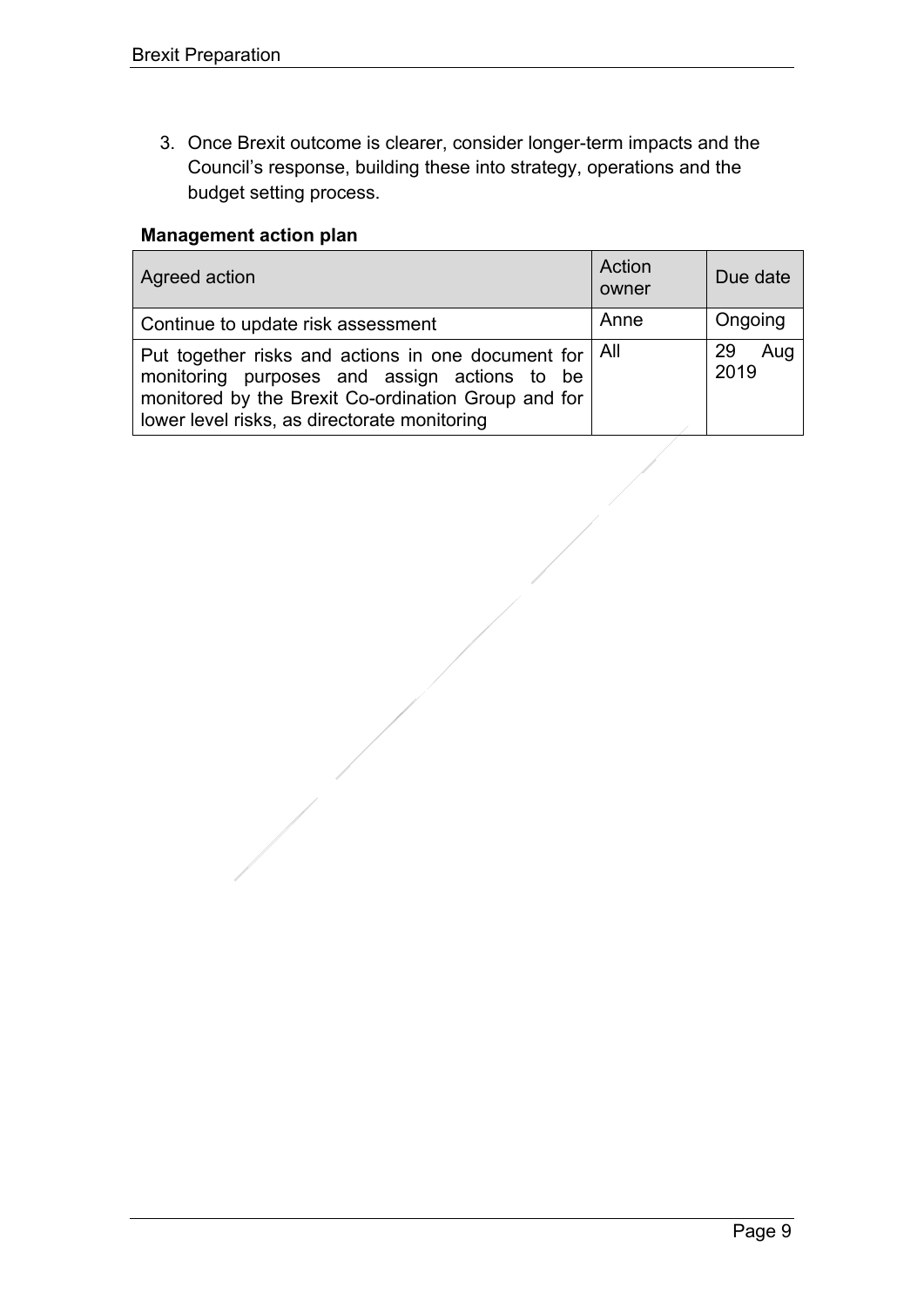## <span id="page-9-0"></span>**DETAILED FINDINGS – MEDIUM RISK ISSUES**

## **3. EU workers and EU Settlement Scheme**

#### **Context and good practice:**

The risk of a skills shortage is identified as a priority risk for the Council and for most areas of the Council's responsibilities through the impact on service providers, businesses, citizens, revenues and the demand for services. With 67,000 EU Nationals (reported in the Risk Assessment), the Council has the highest number of EU nationals of any London borough, some of which are hard to reach. There has been extensive outreach to the community, and the Council has chosen to provide registration services that has included purchasing Android phones to register with, although uptake has been limited, as it has been across all local authorities

Approximately 10% of the Council's staff are EU nationals, rising to around 20% in Customer Services and CYP. The focus of the HR team has mostly been on the impact on its own staff. This has included efforts to establish the nationality of its staff. Attention has also been given to workforce planning with explicit consideration of Brexit impacts on EU nationals.

EU Settlement Scheme outreach has been pursued with energy. Considerable effort has been made to reach out to the Community, including two major outreach events and a number of engagements with community groups. Two future media campaigns were planned: the first when the new Prime Minister was announced in late July and the second at the start of 2020 when there will be a year left to register if there is no deal.

The Registration and Nationality Service have offered to provide workshops for frontline staff, but so far this has only been taken up by private sector housing and housing the homeless teams.

Council departments have also communicated with key stakeholder organisations on the EU Settlement Scheme, such as schools.

Interviewees considered the risk of the immediate loss of workforce to be very low as indicated in the risk assessment (this should be downgraded as a risk).

The key risk is skills shortages in the longer-term and the risk of wage increase impacting on the affordability of services in the shorter term. The impact will vary. Recruitment in shortage areas such as social workers may become even more challenging.

Measures being taken on Learning and Development (L&D) and workforce planning could help to mitigate the Brexit impact, although this is constrained by the limited information about employee nationality (the Council only holds nationality information about 171 employees of which 10 are EU nationals). These include recruiting from outside the EU for difficult to fill roles, such as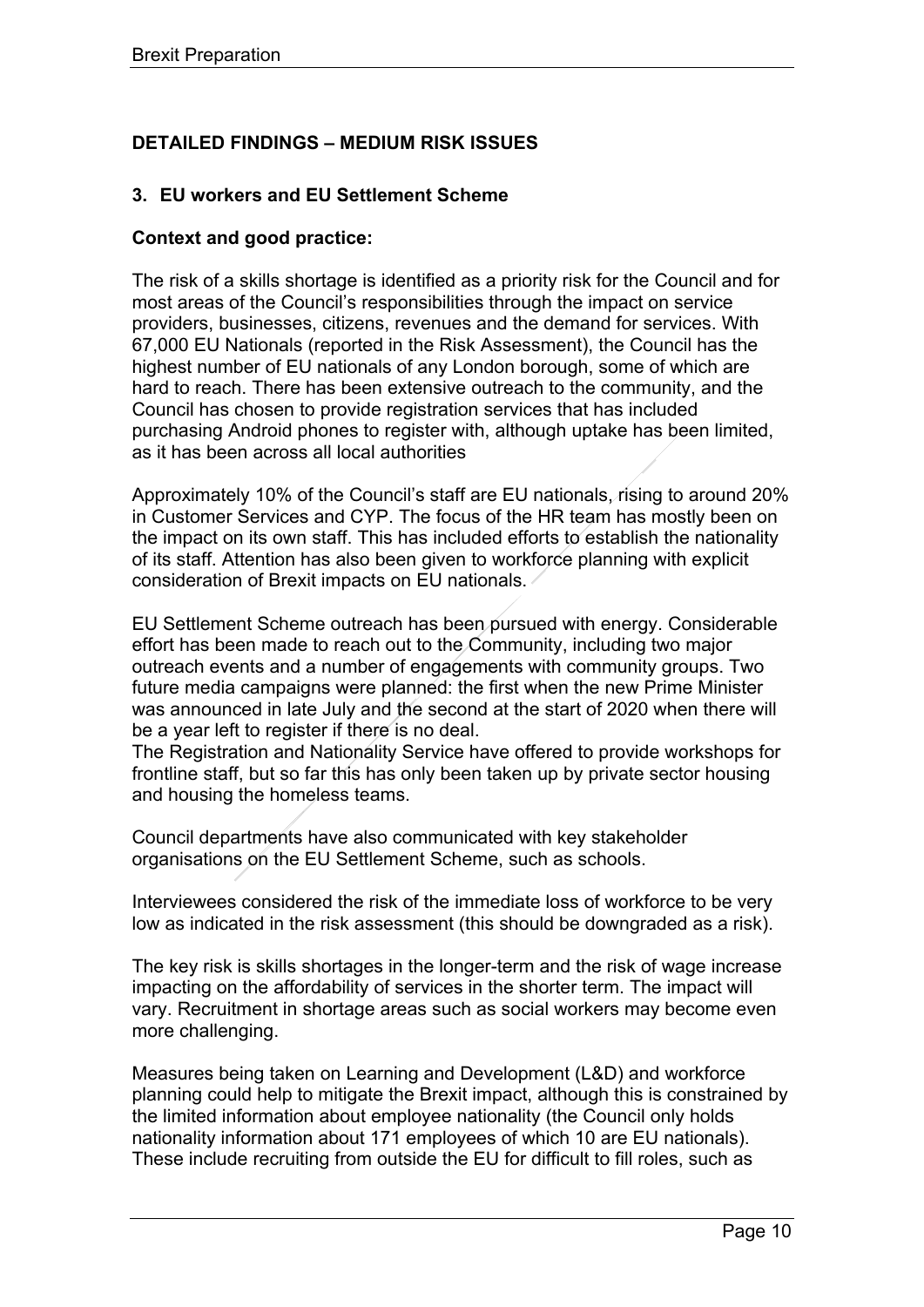social workers, and focusing workforce planning on hard to recruit or retain posts and using higher skilled apprenticeships to develop relevant capabilities.

Workforce risks are considered to be a key risk across most areas of the business, particularly in suppliers (see finding/recommendation 4 below). Given the risk and activities impacting across most areas, there could be value in further sharing of best practice and leveraging capabilities, experience and channels across the Council.

There has been discussion about writing out to EU nationals on the electoral register, although this has not happened yet.

#### **Observation:**

Despite the extensive efforts made in regards to communication around EU workers and the EU Settlement Scheme, in reality direct outreach can only reach a limited proportion of affected EU nationals. There is a risk that if EU nationals do not register for settled status in time (by end of 2020 in the event of no deal) and therefore have to leave the UK, there will be extensive implications for suppliers' viability, community cohesion, revenues and service demand.

Around 10% of Council staff are EU nationals, but there is limited knowledge of which specific employees they are. There is a risk that they may not register for settled status or receive the support they need, and lose critical staff if this is not understood more fully.

#### **Next steps and recommendations**

- 1. Continue efforts to capture the nationality of Council staff and more importantly provide regular updates, reminders and offers of advice through varied communications channels, accelerating activity in 2020 (leading up to cut off for registrations at the end of 2020 in the event of no deal).
- 2. Review approach to reaching EU nationals, particularly the hardest to reach. It may be appropriate to reduce the focus on direct outreach and invest more in building on the engagement to date with civil society organisations and front-line service delivery staff.
- 3. If agreed, this should include a resourced plan for scaling-up efforts to empower and incentivise alternative providers, such as community groups and diaspora media, to support outreach. While not urgent, this is one of the few Brexit impacts that will take effect with or without a deal, so well-targeted investment is unlikely to be wasted. If there is a deal, this could be a good use of the £210,000 central Brexit funding.
- 4. Rollout compulsory training on the EU Settlement Scheme to all frontline staff and track the impact of frontline outreach and feedback to inform the approach.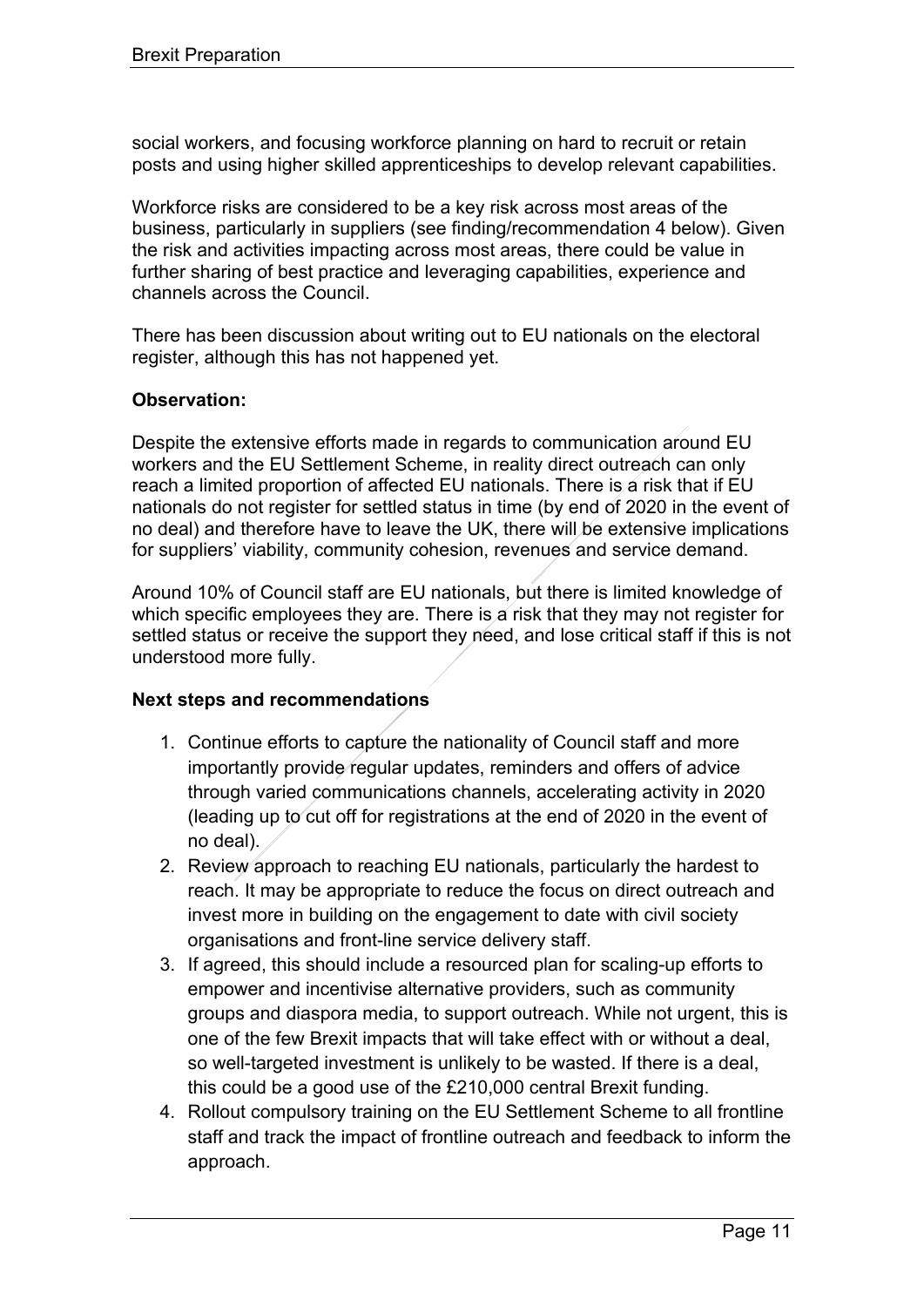5. Organise an internal meeting focused on outreach on EU Settlement to share experience and planned activities to learn lessons and enhance join up.

| Agreed action                                                                                                                                                                                              | Action<br>owner                        | Due date           |
|------------------------------------------------------------------------------------------------------------------------------------------------------------------------------------------------------------|----------------------------------------|--------------------|
| Hold an information session and workshop for our third<br>sector agencies who work with EU residents to find out<br>more about the EU settlement scheme and to work out<br>barriers etc. for our residents | Anne                                   | 03<br>Sep<br>19    |
| Continue to provide training to frontline staff and<br>record this on the action plan                                                                                                                      | Anne<br>and<br>Mandy<br><b>Brammer</b> | Ongoing            |
| Circulate list of teams who have completed training in<br>longlist of all teams – include adults social care training<br>and LAC team                                                                      | Anne and<br>Mandy<br><b>Brammer</b>    | 31<br>Dec.<br>2019 |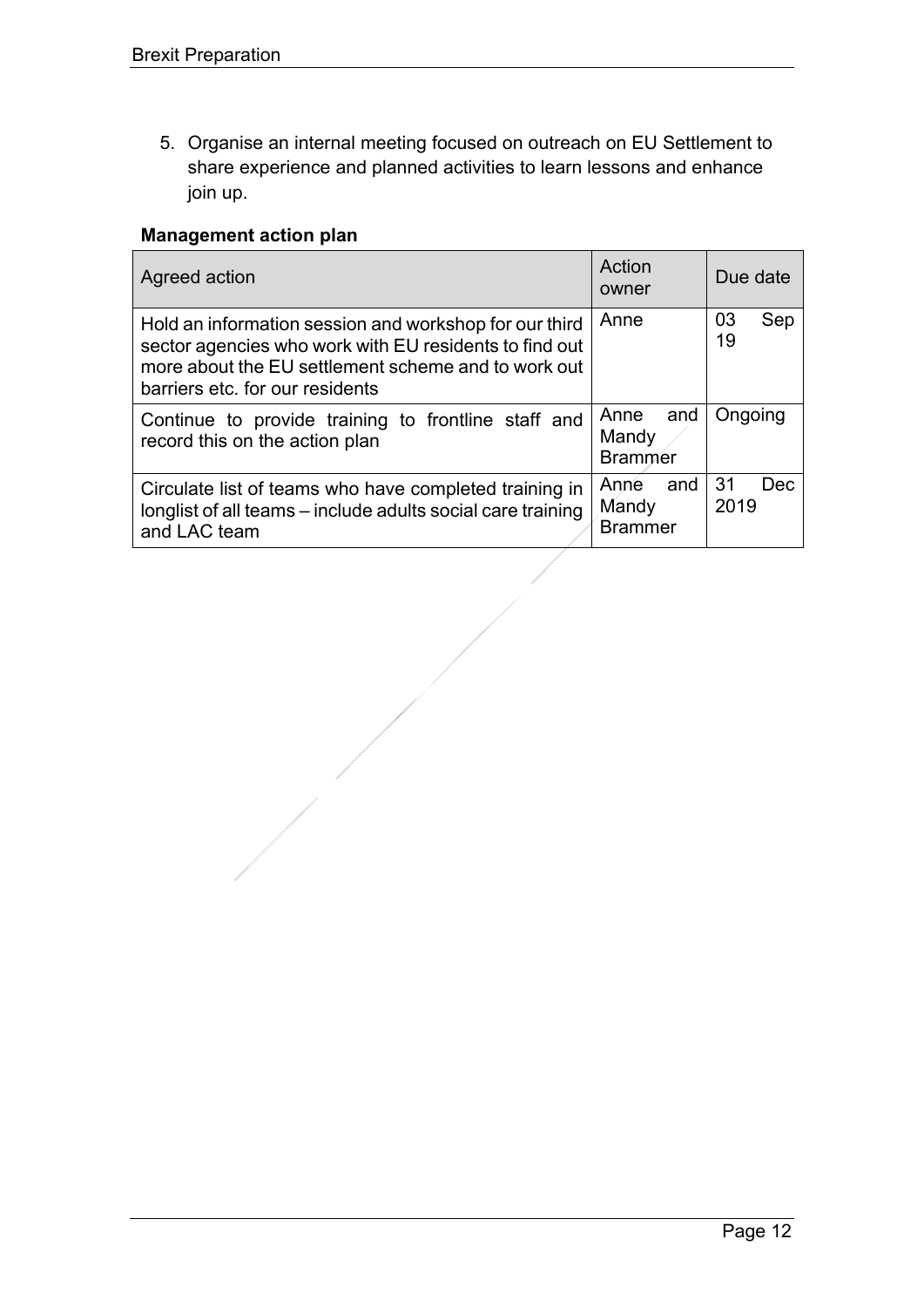## **4. Supplier risk**

#### **Context and good practice:**

The Council outsources a large proportion of its services, spending around £220m per year on goods and services from over 4,000 suppliers. It is typically large multinationals providing the bulk of services in areas such as refuse collection and the provision of adult care. These employ a very large proportion of EU nationals: about 50% of staff working in social care are from outside the UK, and half of these are EU nationals. The exposure of certain key suppliers is even greater; for example, Veolia which provides recycling and refuse services (£18m p/a contract value), has over 50% EU nationals, rising to over 70% of its agency staff. The contract with Veolia comes to an end in March 2023 and the procurement process for the next contract is already under preparation.

This makes a number of critical suppliers highly exposed to Brexit impacts, particularly the ability to fill posts and the risk of wage escalation, both of which could impact on their viability. For these reasons, a failure of care providers is the only red risk as assessed in the Brexit Assessment, and a number of mitigations are in place to mitigate this risk.

Mitigations relating to supplier risk in Adult and Children's care were relatively extensive and action had been taken. This has included speaking to major suppliers about the risk of the Brexit and their response, writing to adult care providers sharing Department of Health guidance, receiving Business Continuity Plans (BCPs) from a limited number of providers, and trying to work through provider managers.

Brexit impacts will be built into the normal procurement processes and due diligence for new supplier contracts.

The Adult Social Care BCP has been updated recently in response to Allied Healthcare collapsing before Christmas, so it is up to date and relevant to the risk of the failure of a major provider.

#### **Observation:**

Failure of key services suppliers, particularly in the care sector, is the highest no deal risk (noting that EU nationals are a longer-term risk).

While mitigations have been taken and the Council has limited direct control, it is important that the Council's efforts to control for failure are robust, since unless suppliers are prepared for no deal they may not be able to provide the services needed by the Council or fail altogether.

While the Council has done some thinking around this, there is an opportunity to strengthen this further.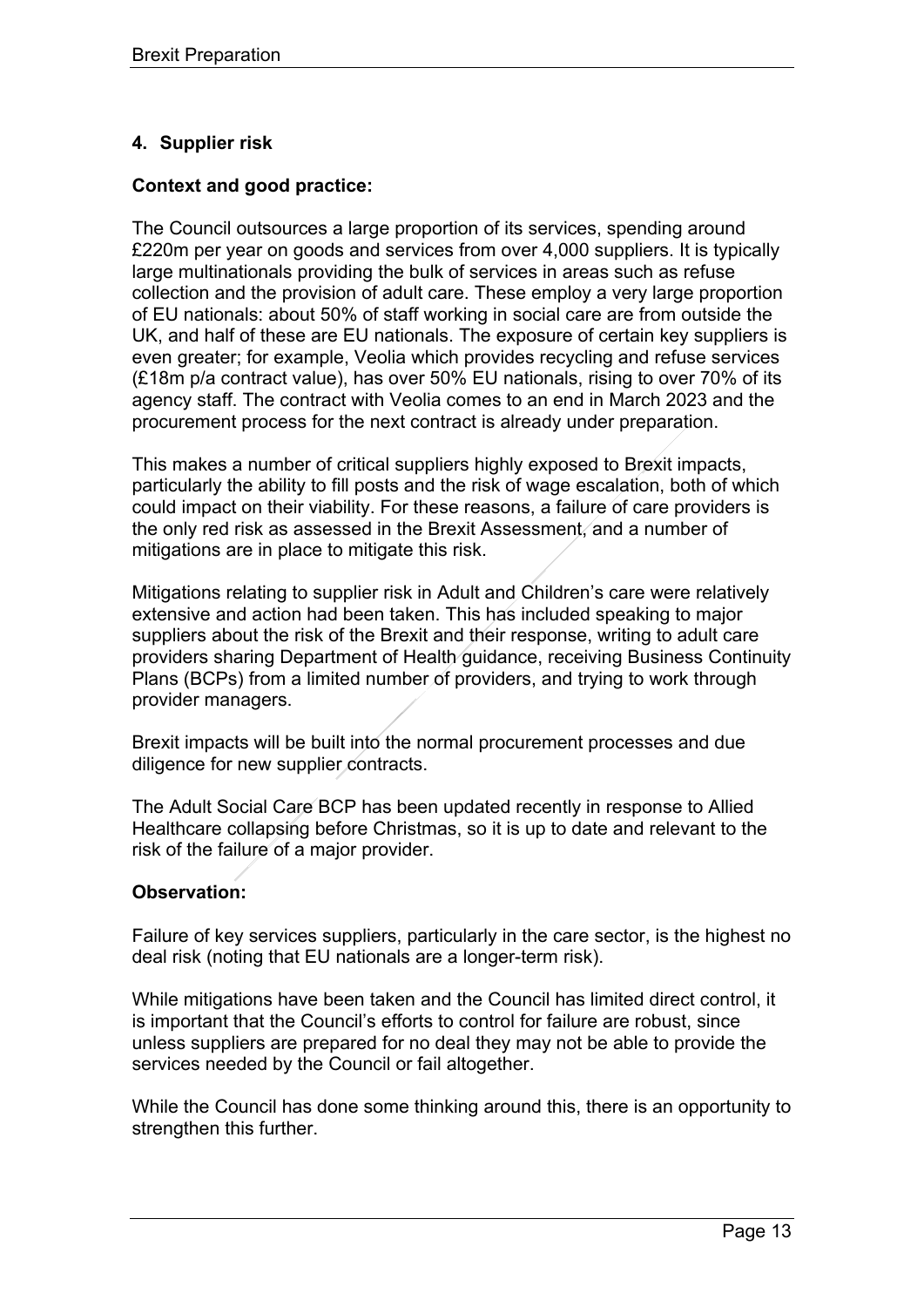#### **Next steps and recommendations:**

- 1. Refresh mitigating actions and increase the rigour with which they are implemented to test supplier readiness robustly. This could include requesting and reviewing all major supplier BCPs and testing these during an upcoming Provider Forum (with engagement from emergency response).
- 2. Continue to engage statutory partners (e.g. Care Quality Commission) on intelligence about large providers, and Council teams about smaller providers. Where risks are identified, approach the supplier directly to assess their resilience.
- 3. Build in Brexit questions and contract monitoring for officers visiting providers, taking a risk-based approach.

| Agreed action                                                                                              | Action<br>owner                                               | Due date          |
|------------------------------------------------------------------------------------------------------------|---------------------------------------------------------------|-------------------|
| Review all adult social care supplier BCPs<br>concentrating on those which will have the biggest<br>impact | Andrew<br>Davies,<br>Chris<br>Whyte and<br><b>Brian Grady</b> |                   |
| Look at top suppliers work and see what would be<br>appropriate to do                                      | All                                                           | 29<br>Aug<br>2019 |
| <b>Build in Brexit questions</b>                                                                           | Andrew<br>Davies,<br>Chris<br>Whyte and<br><b>Brian Grady</b> |                   |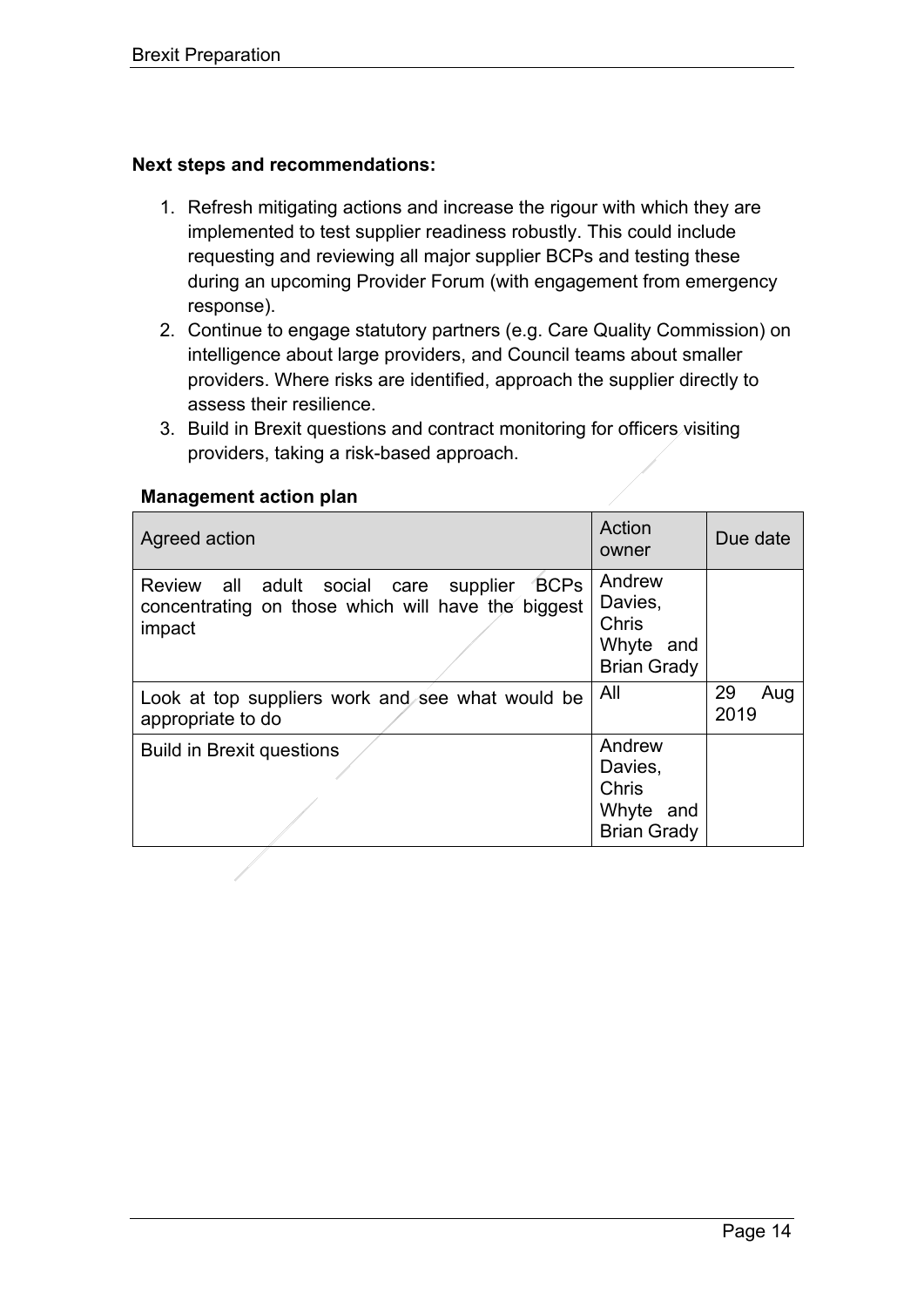## <span id="page-14-0"></span>**DETAILED FINDINGS – LOW RISK ISSUES**

#### **5. Modelling implications for budgets and business plans**

#### **Context and good practice:**

The budget setting process for 2020/21 has just started. It needs to be set by February 2020 which means consultations need to start by October 2019 when the Brexit outcome is likely to remain uncertain.

Brexit could impact on the Council's budget and plans in a number of ways including:

- Contract inflation:
- Demographic decline;
- Property values;
- Council borrowing and interest rates;
- Reduction in the property tax base; and
- Business rate reductions (an estimated 50% of SMEs are EU owned).

Sensitivity analysis and risk assessments have been built into modelling in some of these areas; for example, as part of financial modelling for the property purchasing programme a fall in property prices was factored in, and Brexit is starting to be considered in capital programmes.

The Council also has significant reserves to manage one off costs, but not the sustained impact of cost escalation (including those contracts linked to the Consumer Price Index) or revenue reduction.

#### **Observation:**

At present Brexit is not being built into the 2020/21 budget setting process, other than for specific projects. If a no deal Brexit scenario is not modelled, a no deal Brexit could mean that plans are unaffordable or services are not aligned to demand.

#### **Next steps and recommendations:**

- 1. Take a proportionate approach to building Brexit assumptions into budget modelling, using a scenario-based approach (e.g. orderly deal, no deal) to inform sensitivity analysis.
- 2. In doing so, review affordability of contracts that are linked to the Consumer Price Index (CPI).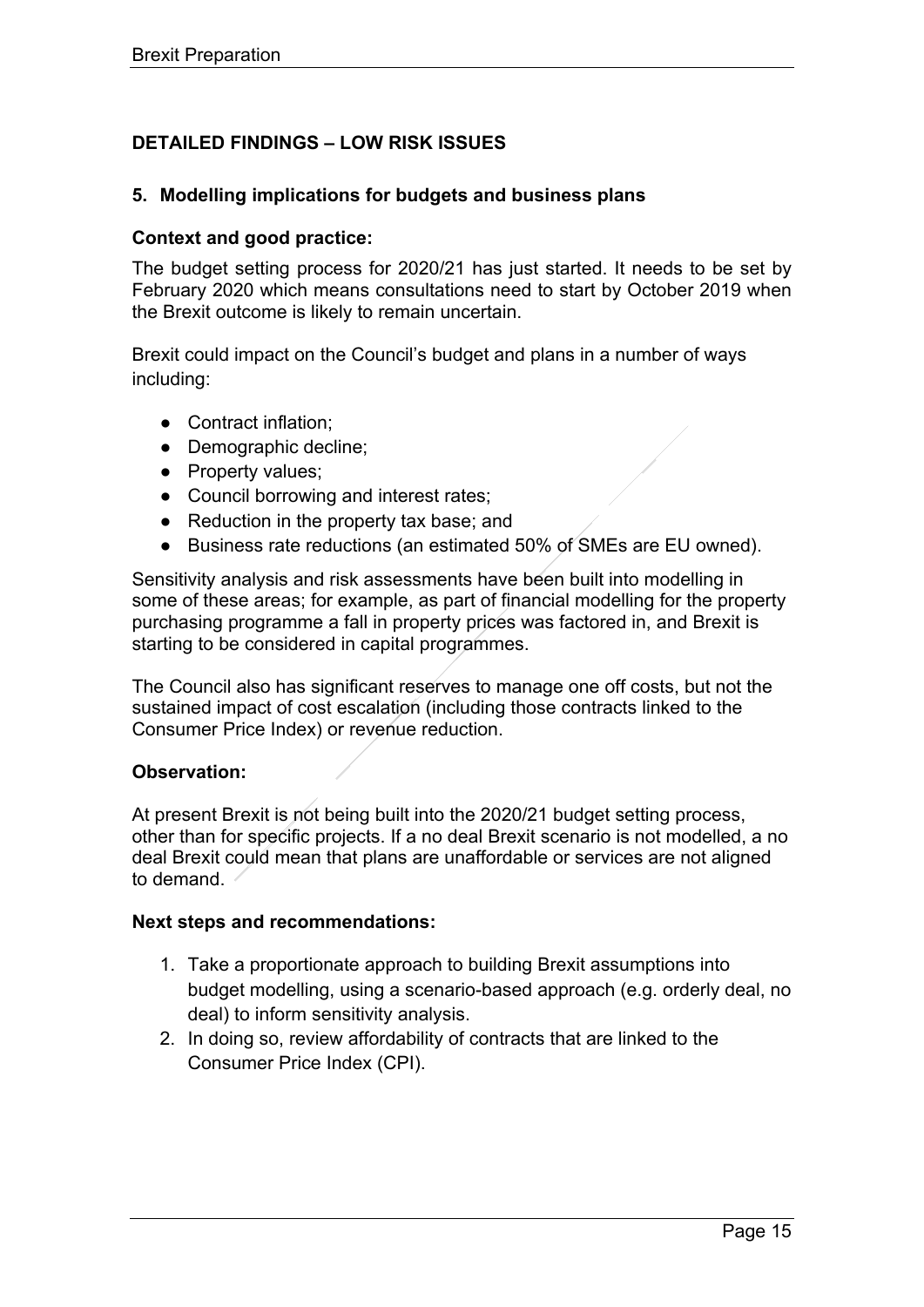| Agreed action                                  | Action<br>owner    | Due date          |
|------------------------------------------------|--------------------|-------------------|
| Build Brexit assumptions into budget modelling | Ravinder<br>Jassar | Oct<br>31<br>2019 |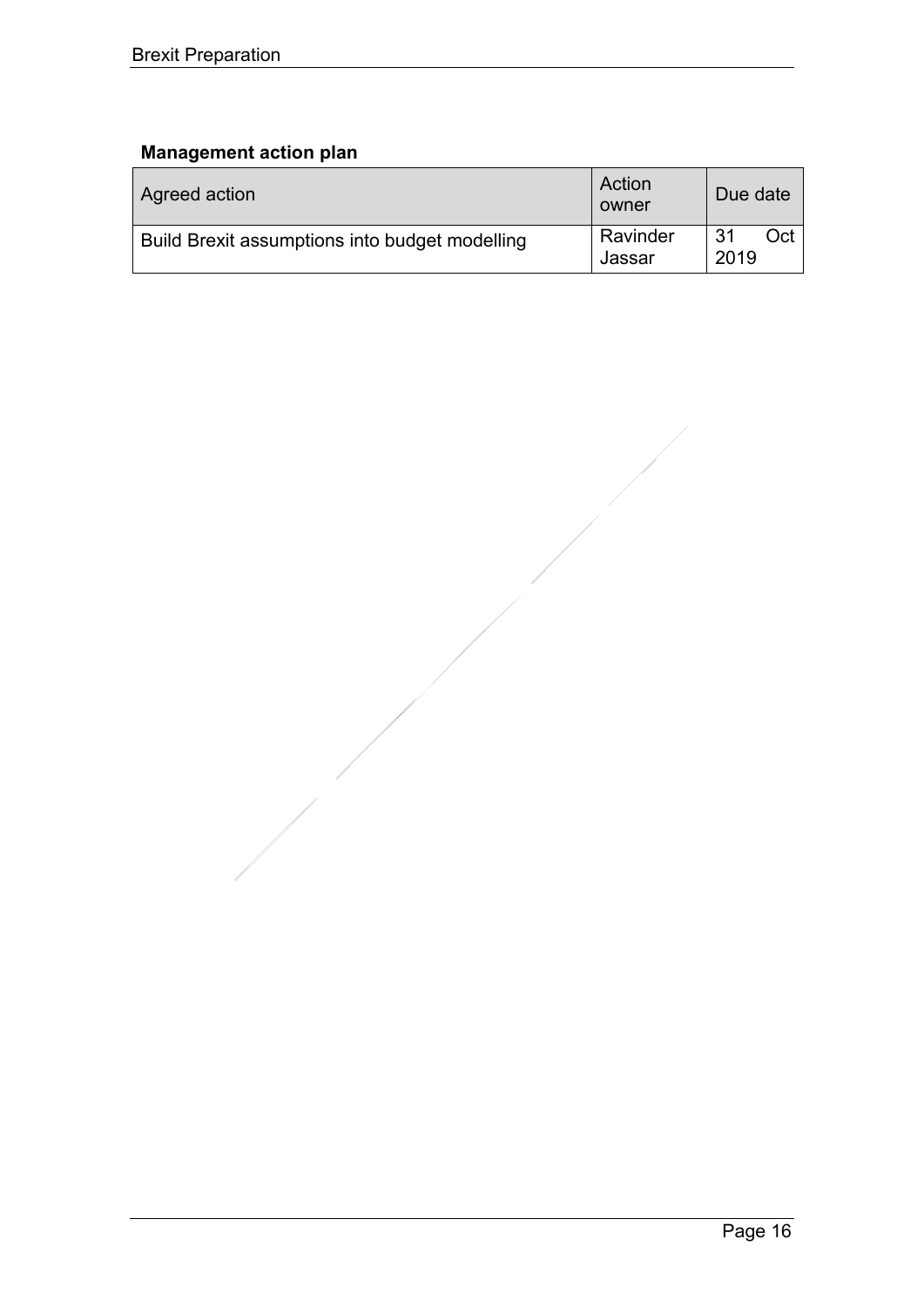#### **6. Brexit continuity and wider emergency response:**

#### **Context and good practice:**

The focus of the Council's emergency planning has been on fuel disruption risks, where it assesses the risk as being relatively low as there are wellrehearsed contingency plans in place. The other main risk considered is a failure of gas or electricity supply, where the Council's focus is on reaching vulnerable people.

The Council's Civil Contingency Manager chairs a quarterly Brent Resilience Forum (BRF), consisting key civil contingency organisations, including the emergency services. Brexit has been a standing item on the agenda, where each organisation has given a verbal and in some cases written update.

#### **Observation:**

The Borough's emergency planning teams and the London Resilience Forum have established mechanisms and reporting in place for civil contingency planning which has been the focus of attention.

While Brexit has been considered by the BRF and civil contingency plans are well developed and tested, Brexit no deal readiness plans have not been tested robustly which could lead to a failure of Brent's emergency response in the event of no deal.

#### **Next steps and recommendations**

- 1. At the next BRF meeting and before early October 2019, review Brexit contingencies in detail and test response plans robustly.
- 2. For the highest risk areas, such as key suppliers (see finding/recommendation 4 below), it is recommended that the civil contingency manager works with directorates to review and stress test Business Continuity Plans (BCPs).

| Agreed action                                                                                                                                                                          | Action<br>owner | Due date          |
|----------------------------------------------------------------------------------------------------------------------------------------------------------------------------------------|-----------------|-------------------|
| Business continuity plans are currently being reviewed<br>and assurance will be sought from each Head of<br>Services that their plans are robust in case of a no deal<br><b>Brexit</b> | Daryl<br>Jooste | 31<br>Oct<br>2019 |
| Partners for Brent – 17 September – will determine<br>continued response                                                                                                               | Anne            | 17<br>Sep<br>2019 |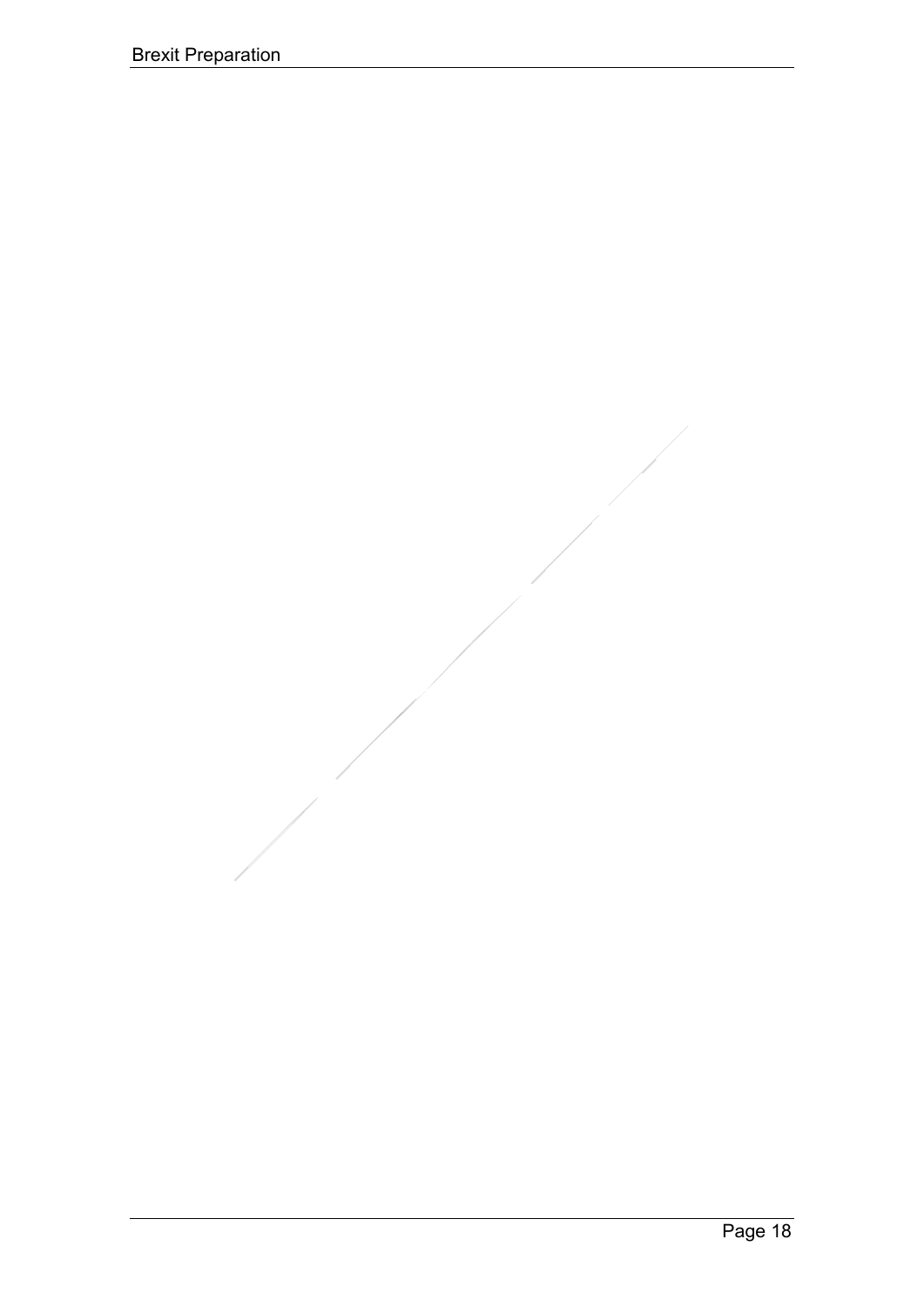## <span id="page-18-0"></span>**DETAILED FINDINGS – ADVISORY RISK ISSUES**

#### **7. Targeted external communications**

#### **Context and good practice:**

It is good practice to have made the Risk Assessment available on the website as it demonstrates the strength of Brent's response and it is accessible to all interested stakeholders.

Considerable communications have been targeted at EU nationals on registering for the EU Settlement Scheme, as well as communications to stakeholders through directorates.

#### **Observation:**

The Risk Assessment is available on the Council's external website. Targeted communications have also been carried out, particularly on the EU Settlement Scheme.

While the Risk Assessment is an impressive piece of work, it is principally an internal document (noting recommendation in 'Brexit governance and tracking' to replace this with a Brexit action plan going forward), which means that it does not provide targeted messaging to stakeholders. This increases the risk that the analysis and recommendations not reaching the intended external stakeholders.

#### **Next steps and recommendations:**

1. Identify key target stakeholders and target communications to these groups, covering the risks, the Council's response and what they need to do. In doing so (and in light of recommendation 1), consider the merits of continuing with the Risk Assessment as a standalone document.

| Agreed action                                                                                                                                                                                 | Action<br>owner | Due date          |
|-----------------------------------------------------------------------------------------------------------------------------------------------------------------------------------------------|-----------------|-------------------|
| Hold a Partners for Brent meeting about Brexit with the<br>focus on a no deal Brexit. As part of this meeting<br>determine how we work together on Brexit and keep<br>informed in the future. | Anne            | Sep<br>17<br>2019 |
| Update the webpage to include hyperlinks for<br>suppliers, businesses, etc.                                                                                                                   | Anne            | 30<br>Aug<br>2019 |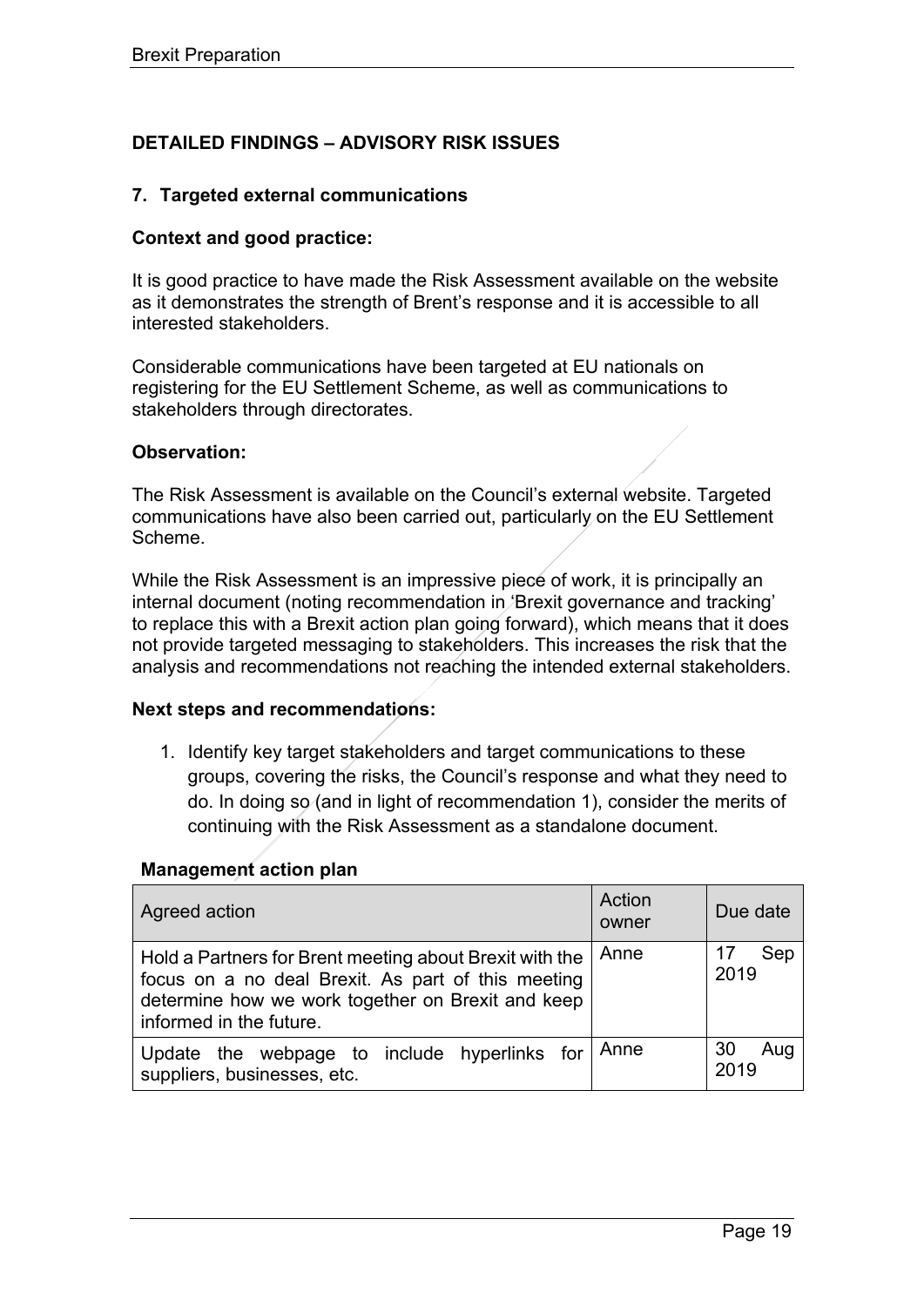## **APPENDIX 1 – Distribution list**

Peter Gadsdon Strategic Director Customer and Digital services Anne Kittappa Senior Policy Officer Carolyn Downs Chief Executive Officer